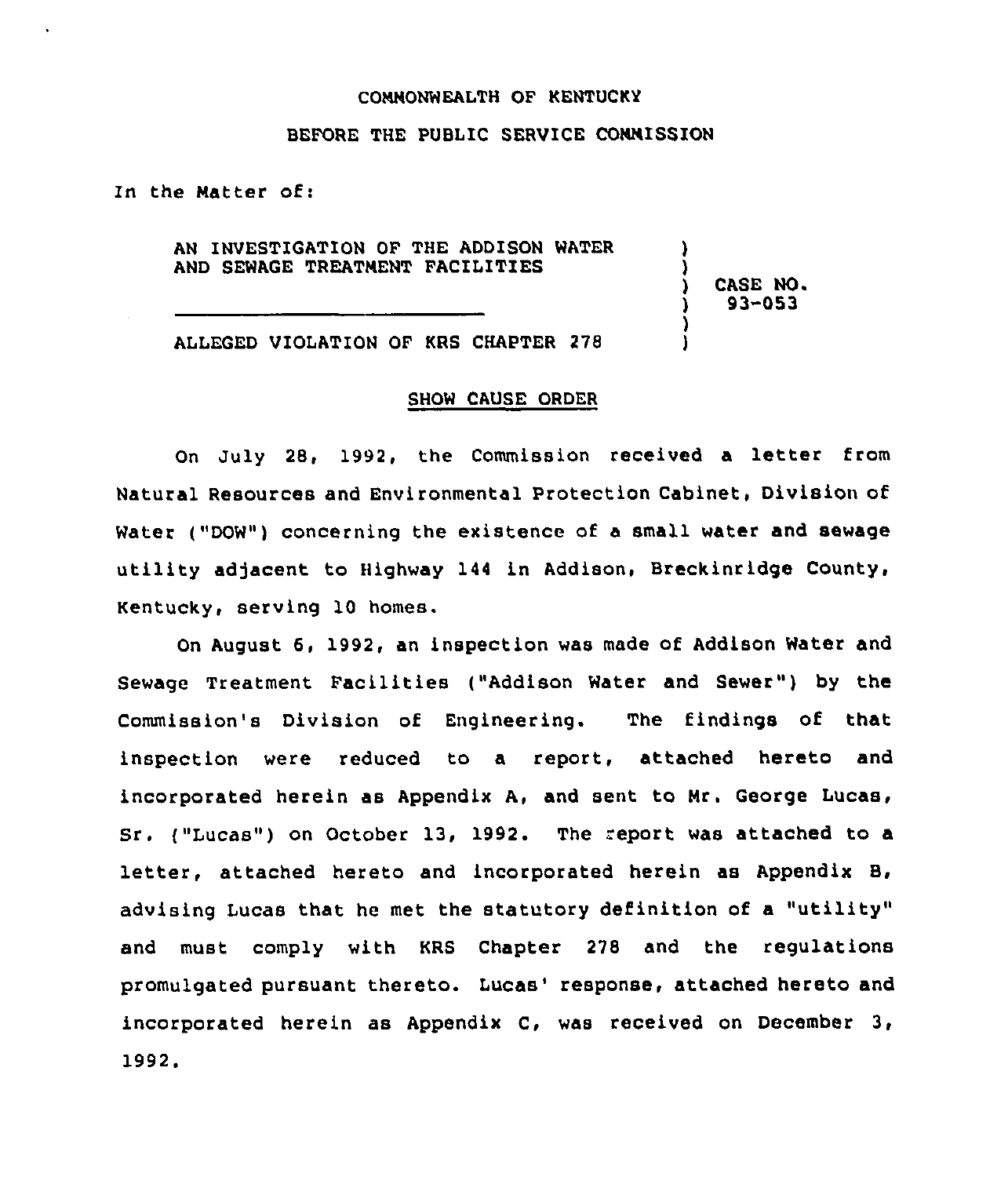On January 14, 1993. Commission Staff received additional information from DOW. The information contained a letter, attached hereto and incorporated herein as Appendix D, to DOW from one of the property owners. The letter indicates that Nr. Randell Butler ("Butler") is Lucas' designated representative for operating and managing the water and sewer system.

Addison Water and Sewer is privately owned by Lucas ("Lucas"), and operated and managed by Butler. Lucas and Butler are engaged in the distribution of water and the treatment of sewage to the public for compensation and are sub)ect to the regulatory jurisdiction of this Commission pursuant to KRS 278.040.

KRS 278.160 requires each utility to file <sup>a</sup> tariff with the Commission showing all rates and conditions of service and also prescribes that a utility cannot charge any rate not contained in its tariff. No tariff concerning the water system or the sewage treatment system has been filed with the Commission.

KRS 278.080 authorizes the Commission to prescribe rules for the performance of any service furnished or supplied by a utility. Pursuant to that statute, the Commission promulgated regulations 807 KAR 5:066, Section <sup>7</sup> and 5:071, Section 7, which set forth requirements for the operation, maintenance, and provision of service by water and sewer utilities.

Based upon the foregoing, the Commission finds that a prima facie showing has been made that Lucas and Butler have violated KRS 278. 160 by failing to have a tariff on file with the Commission and 807 KAR 5:066, Section <sup>7</sup> and 5:071, Section 7, by failing to adhere

 $-2-$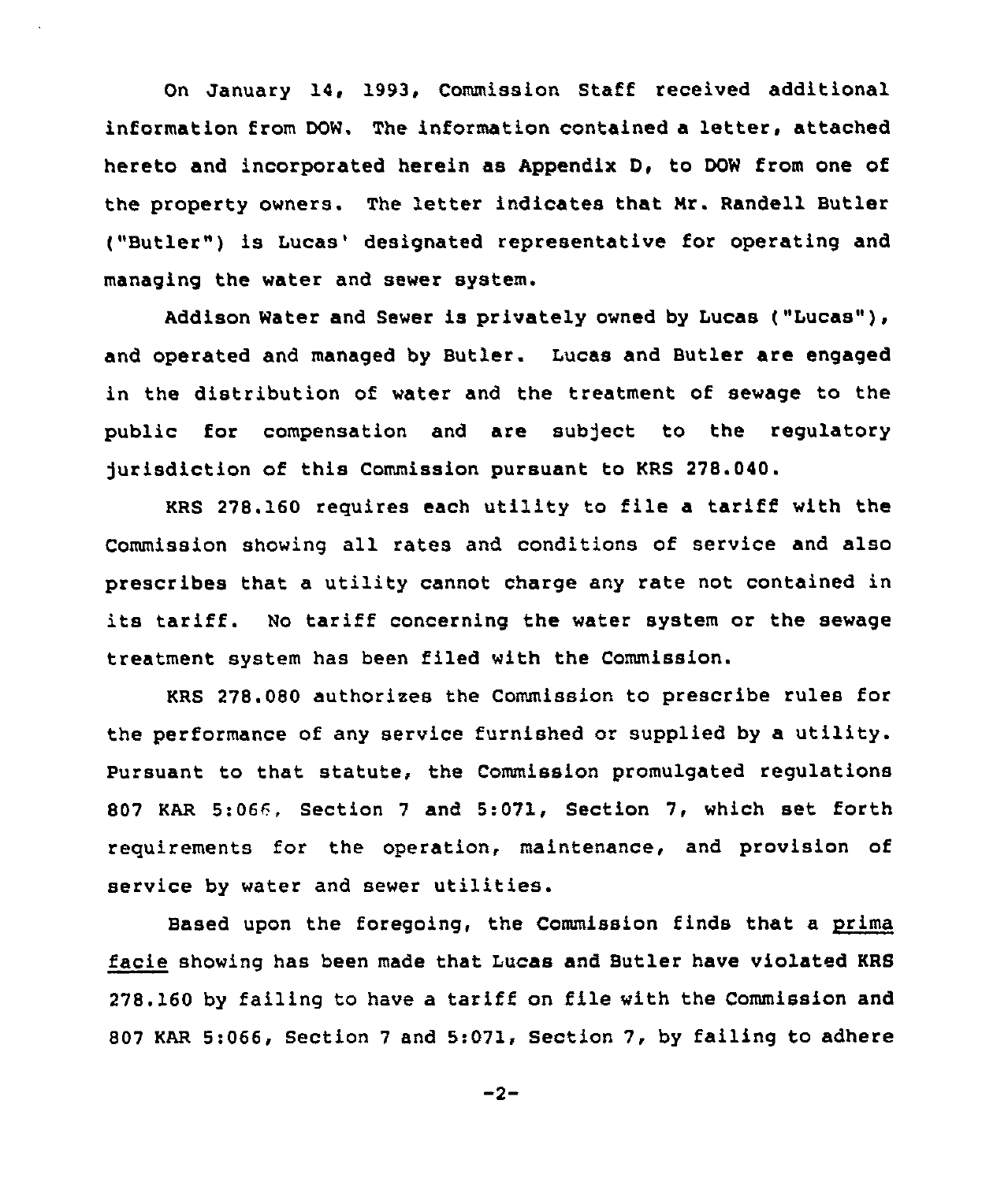to Commission requirements governing the operation and maintenance of water and sewer utilities in compliance with the requirements of Commission regulations.

IT IS THEREFORE ORDERED that:

l. Lucas and Butler shall, by written response to the allegations contained herein, show cause why they should not be penalized pursuant to KRS 278.990(1) for failing to comply with KRS 278.160 and 807 KAR 5:066, Section <sup>7</sup> and 5i071, Section 7, and required under KRS 278.160(2) to make refunds of compensation collected prior to filing their schedule of rates and conditions of service, if such violation is found to have occurred. Said written response shall be filed with the Commission no later than 30 days from the date of this Order.

2. Lucas and Butler shall appear at a public hearing scheduled for March 17, 1993, at 10:00 a.m., Eastern Standard Time, in Hearing Room 1 of the Commission's offices at 730 Schenkel Lane, Frankfort, Kentucky, to present evidence on the alleged violation of 807 KAR 5:066, Section <sup>7</sup> and 5:071, Section 7, and KRS 278.160, and be prepared to show cause why they should not be penalized under KRS 278.990 and required under 278.160(2) to make refunds of compensation collected prior to filing their schedule of rates and conditions of service, if such violation is found to have occurred.

3. Any motion requesting an informal conference with Commission Staff for the purpose of clarifying issues, stipulating facts, or negotiating a settlement of the case shall be filed with

 $-3-$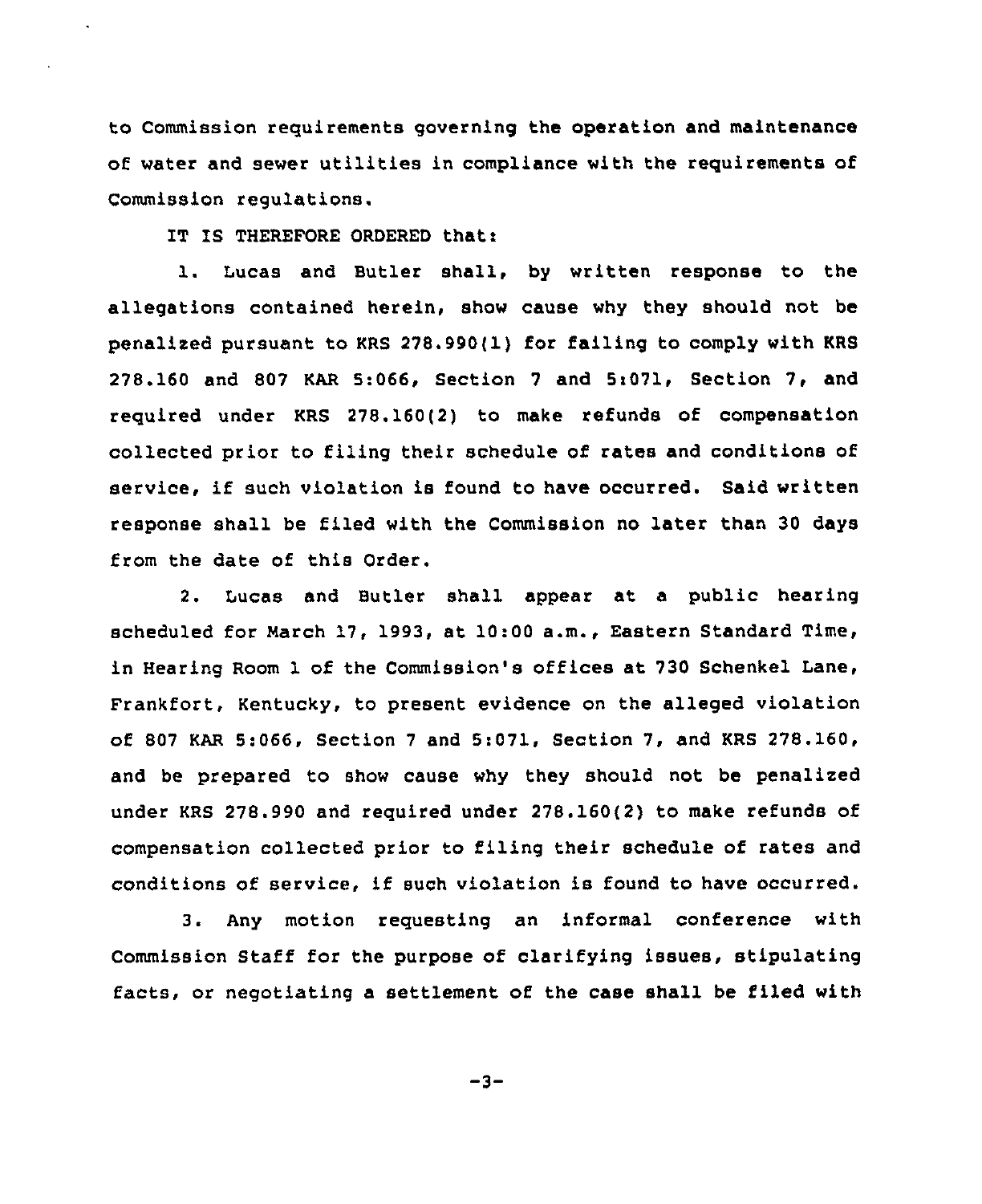Lucas' and Butler's written response to the allegations contained herein.

4. The unauthorized utility investigation report submitted September 10, 1992, attached as Appendix A, is hereby made a part of the record of this case.

5. Any motion reguesting cancellation of the hearing must be made no later than March 12, 1993.

Done at Frankfort, Kentucky, this 12th day of February, 1993.

## PVBLIC SERVICE COMMISSION

**Chairma** 

Vice Chairman

Commiss

ATTEST:

Executive Director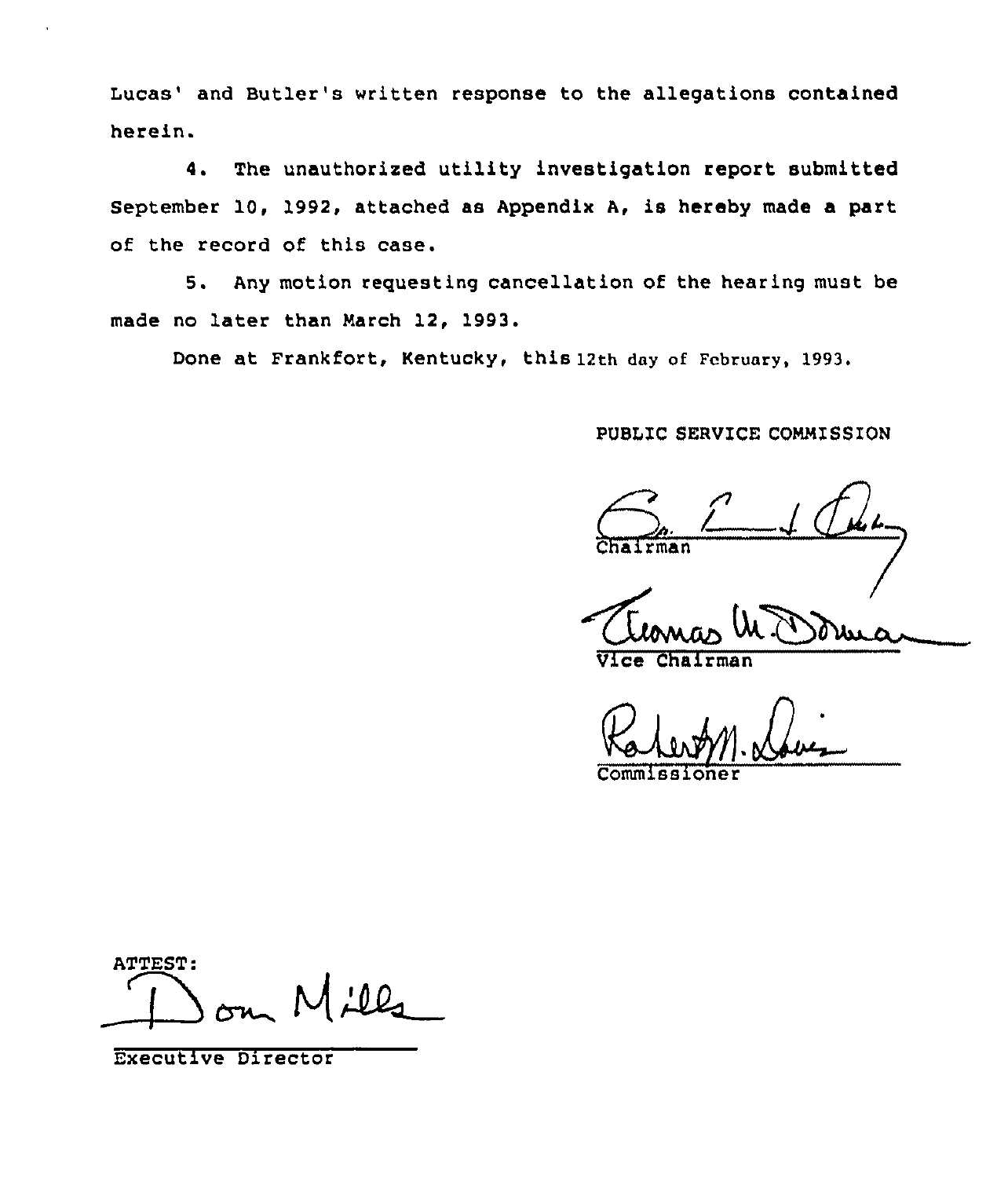#### APPENDIX A

APPENDIX TO AN ORDER OF THE KENTUCKY PUBLIC SERVICE COMMISSION IN CASE MO. DATED February 12, 1993.

> Commonwealth of Kentucky Public Service Commission

#### UNAUTHORIZED UTILITY INVESTIGATION REPORT

Community of Addison Breckinridqe County, Kentucky

Qn July 28, 1992, the Public Service Commission ("PSC") received a 'etter from Ms. Donna C. Drury, Public Inquiry Coordinator, Natural Resources and Environmental Protection Cabinet, Division of Water, concerninq the existence of a small water and sewage utility that may be in violation of PSC rules and regulations. This utility serves 10 homes in Addison, Kentucky. Addison is located approximately 6.8 miles from the intersection of U.S. 60 and KY 144, East. on 144 East in Breckinridge County (see attached map).

On August 6, 1992, a field inspection was initiated to determine (a) if the company is operating as a public utility pursuant to srate laws and regulations and (b) the condition which the utility is operating at the current time.

#### Investigation

The invesrigation consisted of researching the records of the PSC, an on-site inspection, interviewing Mr. John Monarch and Mr. J. F. Hunt, customers of the utility. Also interviewing Mr. George Lucas, alleged owner of the sewage utility. During the investigation the followinq information was discovered:

1. The sewage treatment system consists of collection lines, a lateral field and <sup>3</sup> sludge holding tanks with pumps that move the sludge from the holding tanks to the lateral field.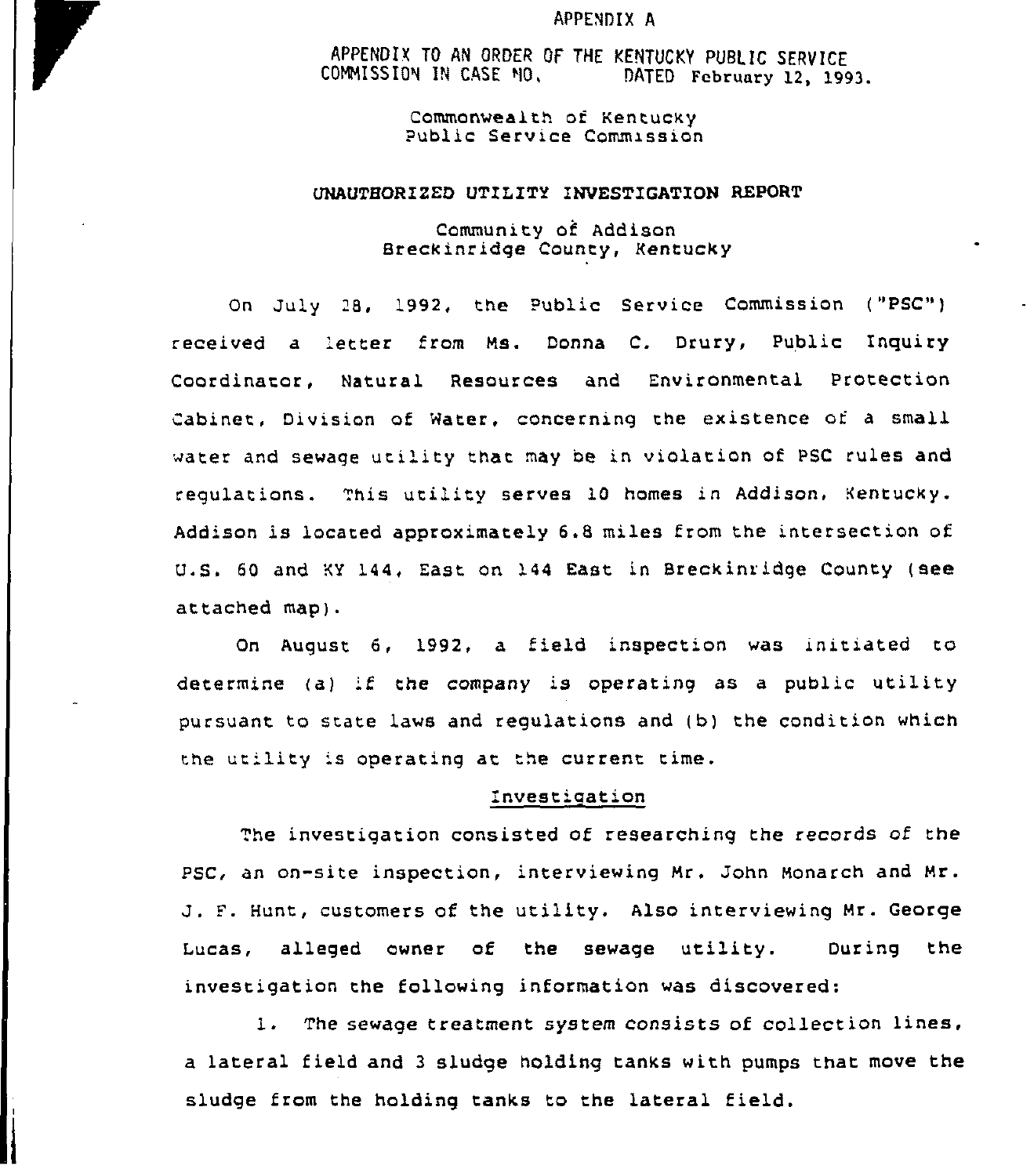Report - A Smail Water and Sewage<br>Utility in Addison, Kentucky Page 3

2. The water system consists of a well, a pump, a pressure tank with a hypochlorination unit and a distribution line to the 10 houses.

3. Accordinq to Mr. Lucas the contract/deed he signed between him and the buyer of his houses, stares that he is the responsible party for the operation of the water and sewage treatment system.

4. According to Mr. Lucas no person is taking care of the sewage system.

5. According to Mr. Monarch and Mr. Hunt, they pay Mr. Lucas \$ 13.00 per month for water service and sewage treatment service.

6. According to the letter forwarded to the PSC from Donna Drury, Mr. & Mrs. Knight pay Mr. Lucas \$8.00 per month for water service and sewaqe treatment service (see attached).

7. Accoraing to Mr. Monarch and Mr. Hunt they oaid about \$ 1,100 dollars for installation of the present sewage system.

8. The following is a paragraph in part from the deed of Mr. James f. Hunt and Luwanna J. Hunt, his wife.

> There is also conveyed a perpetual easement to use the existing water and sewer system;<br>including the water well, subject to a water well, subject to reasonable monthly charge to be assessed by the Grantor or their designated representative, for the exclusive purpose of paying the cost of opezatinq and maintaining the water and sewer system.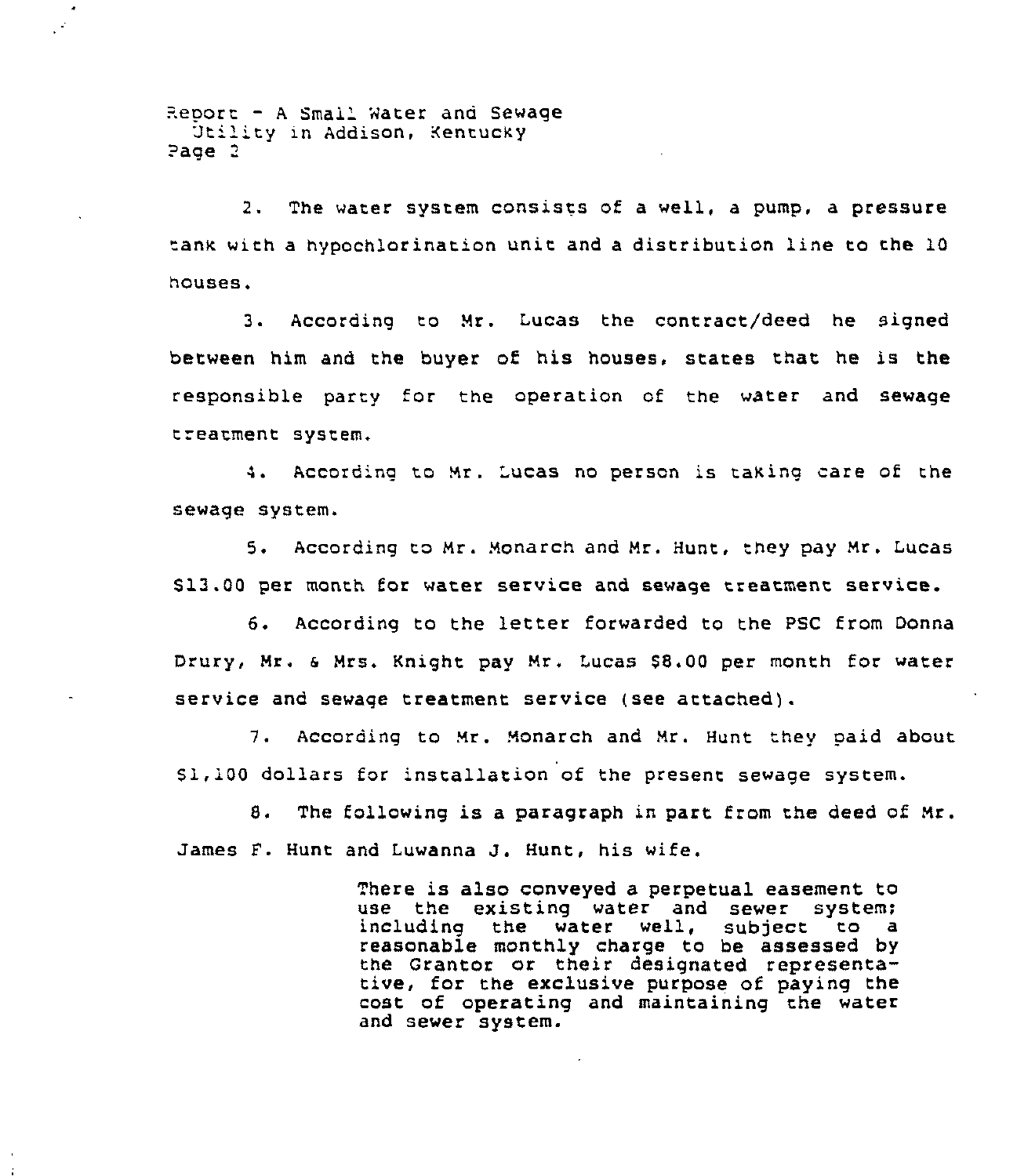Report - <sup>A</sup> Small Water and Sewage Utility in Addison, Kentucky ?age <sup>3</sup> 9. follows: The person to contact concerning the utility is as Mr. George Lucas, Sr. 885 North Gardner Scottsburg, Indiana 47170 Telephone No.

10. <sup>A</sup> Certificate of Public Convenience and Necessity has not been issued for the water system or the sewage treatment system.

11. No annual reports, rules and regulations, tariff, 'nspection procedures manual or safety manual concerning the water system or the sewage treatment system has been filed with the PSC.

12. Certain improvements/corrections are necessary to bring the utility to an acceptable operating condition and into compliance with PSC rules and regulations. They are as follows:

### Sewaae Treatment System

k,

A. The septic tank needs to be cleaned out.

B. The electric service needs to be restored to the pumps at the sludge holding tanks.

C. The lift pumps at the sludge holding tank need to be repaired and put in service.

D. The weeds around the septic tanks and on the lateral field need to be cut.

E. The 'ateral fields need to be checked for proper operation.

F. <sup>A</sup> certified sewage treatment plant operator is needed.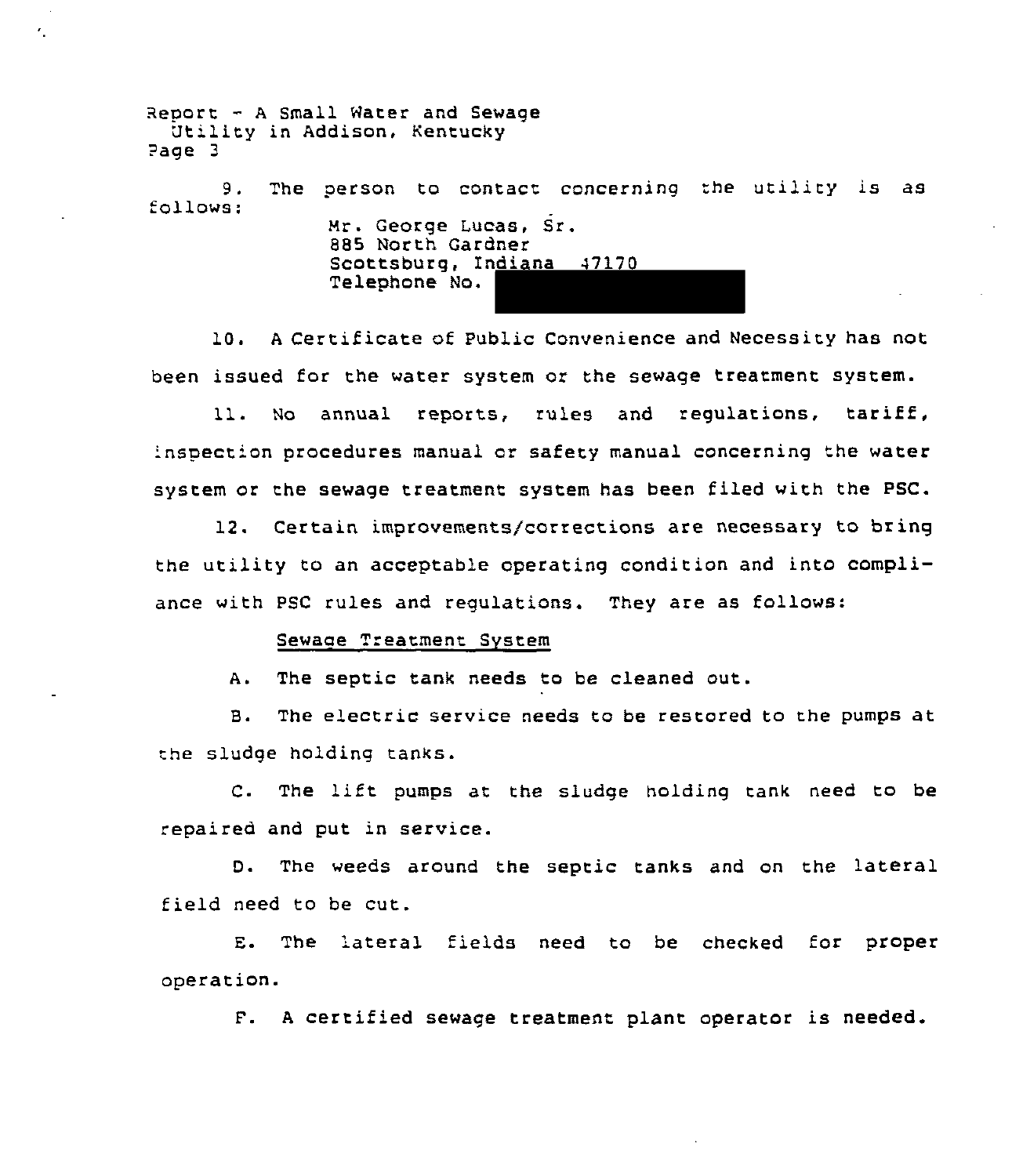Report — <sup>A</sup> Small Water and Sewage Utility in Addison, Kentucky Page 4

# Water System

A. <sup>A</sup> certified water plant operaror is needed.

B. The water system needs to be checked for proper operation of the pressure tank and the hypochlorination unit.

## Conclusion

The office of General Counsel should determine if the sewage treatment system serving Addison, Kentucky is subject to the jurisdiction of the public Service Commission.

> Submitted, September 10, 1992

c Comment Colifs<br>Larry N. Updike<br>Utility Investigator るし

CGR:LNU:aem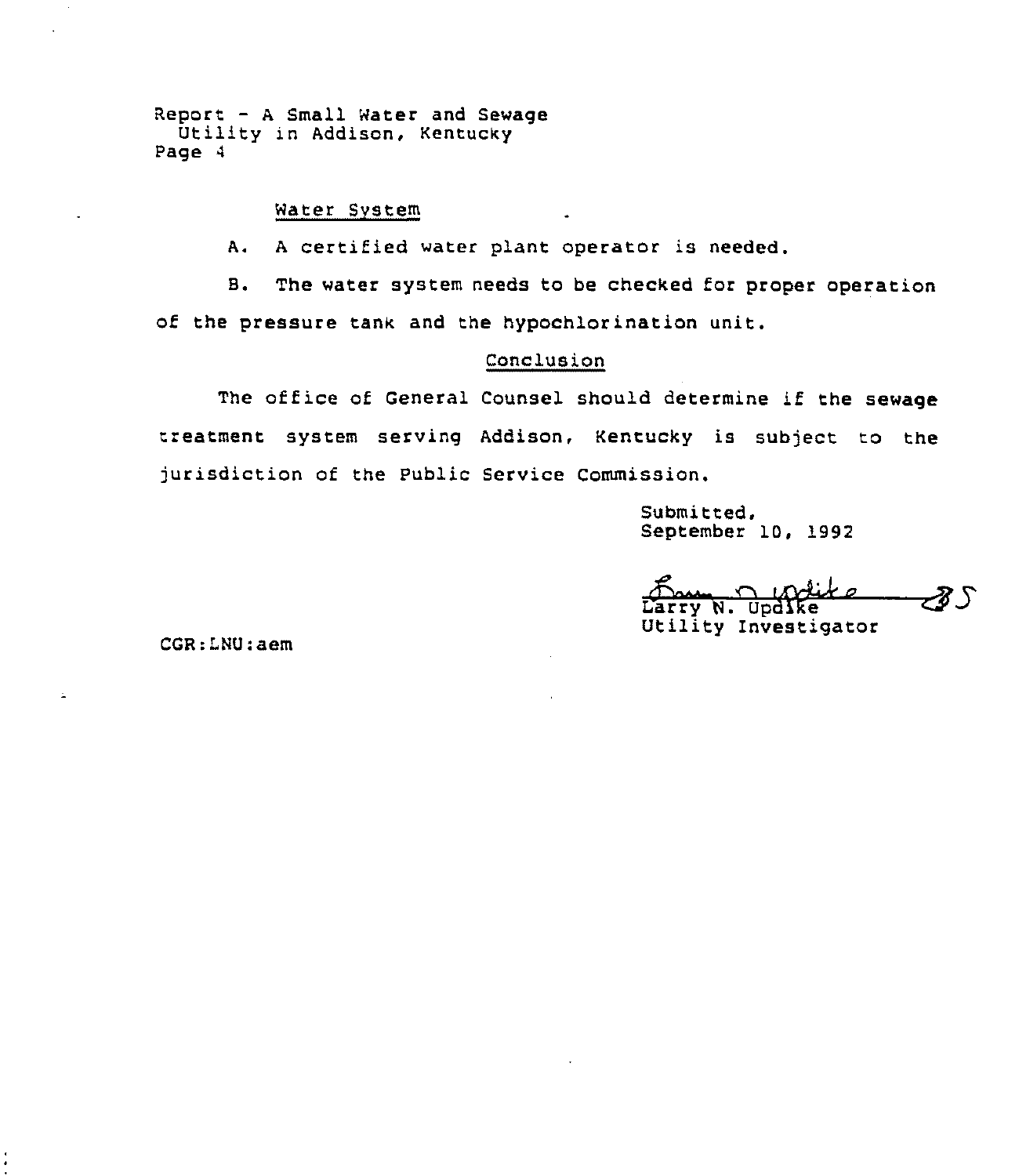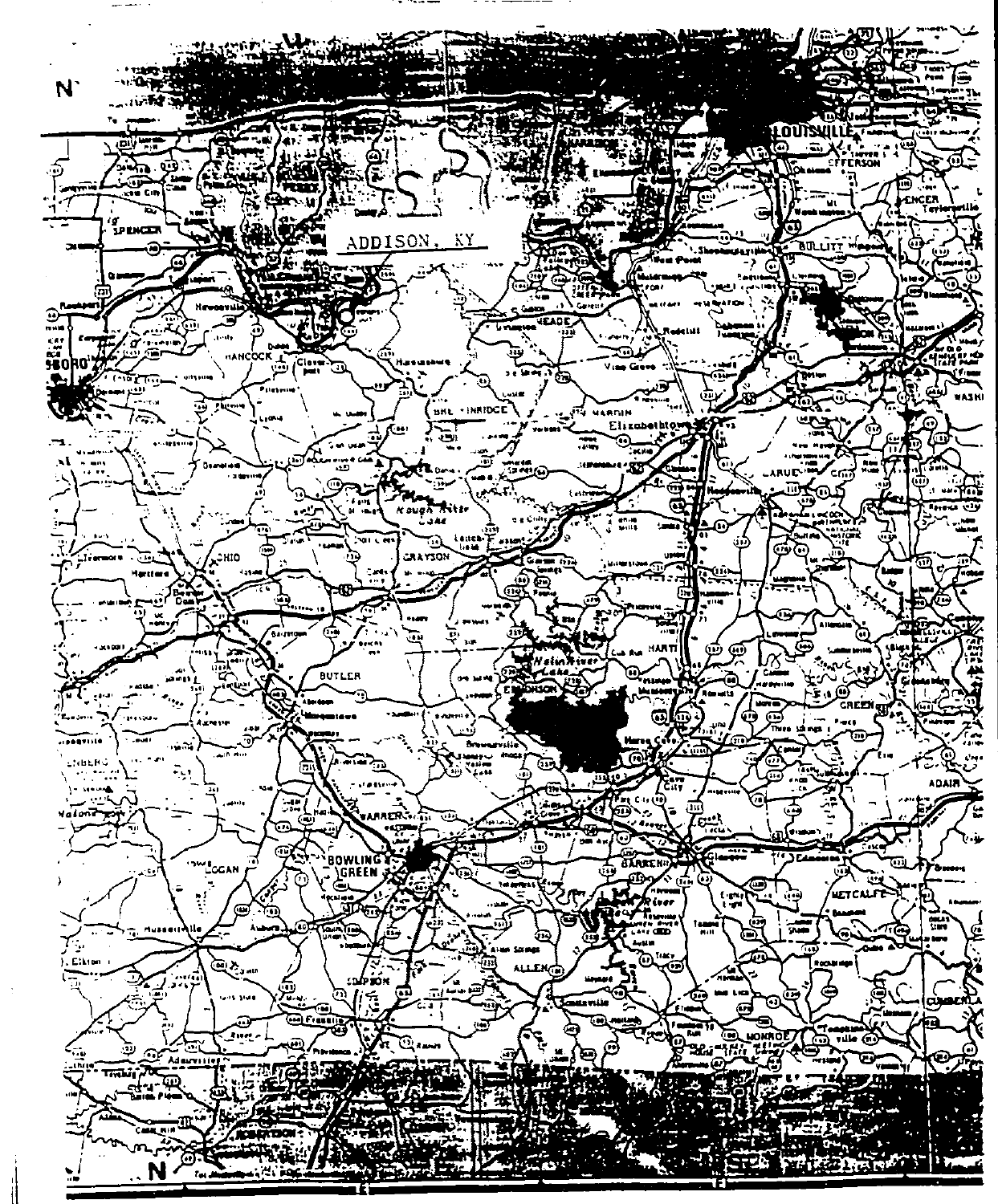

COMMONWEALTH Of KENTUCKY PUBLIC SERVICE COMMISSION 710 SCHENKEL LANE POST OFFICE BOX 615 **FRANKFORT, KY. 40602** (f021 se< 1940

October 13, 1992

Mr. George Lucas, Sr; 885 North Gardner Scottsburg, Indiana 47170

Dear Mr. lucas:

On August 6, 1992, Commission Staff conducted a field inspection of the water and sewage utility in Addison, Kentucky pursuant to a letter received from Natural Resources and Environmental Protection Cabinet, Division of Water, concerning the existence of this facility and possible violations of Public Service Commission rules and regulations.

KRS 278.010(3)(d) defines <sup>a</sup> "utility" as any person except a city, who owns, controls, operates or manages any facility used for or in connection with the furnishing of utility services to the public for compensation. All utilities so defined are subject to the jurisdiction of the Commission with respect to all rates and services. As a utility subject to the jurisdiction of<br>the Commission, a utility is required to have on file a tariff listing all rates and services provided by the utility and must comply with other requirements of KRS Chapter 278 and the regulations promulgated pursuant thereto. The Commission currently, has no tariff on file for this water and sewage utility in Addison, Kentucky.

There is <sup>a</sup> possibility that this water and sewage facility could be non-jurisdictional if the facility is owned by the people it serves. This can be accomplished by deeding the facility to the homeowners or by forming <sup>a</sup> Home Owners Association. Based on our investigation, the property owners have already been conveyed a perpetual easement to use the existing water and sewer system. However, operation and maintenance of the system is the responsibility of the Grantor for which a monthly charge is assessed.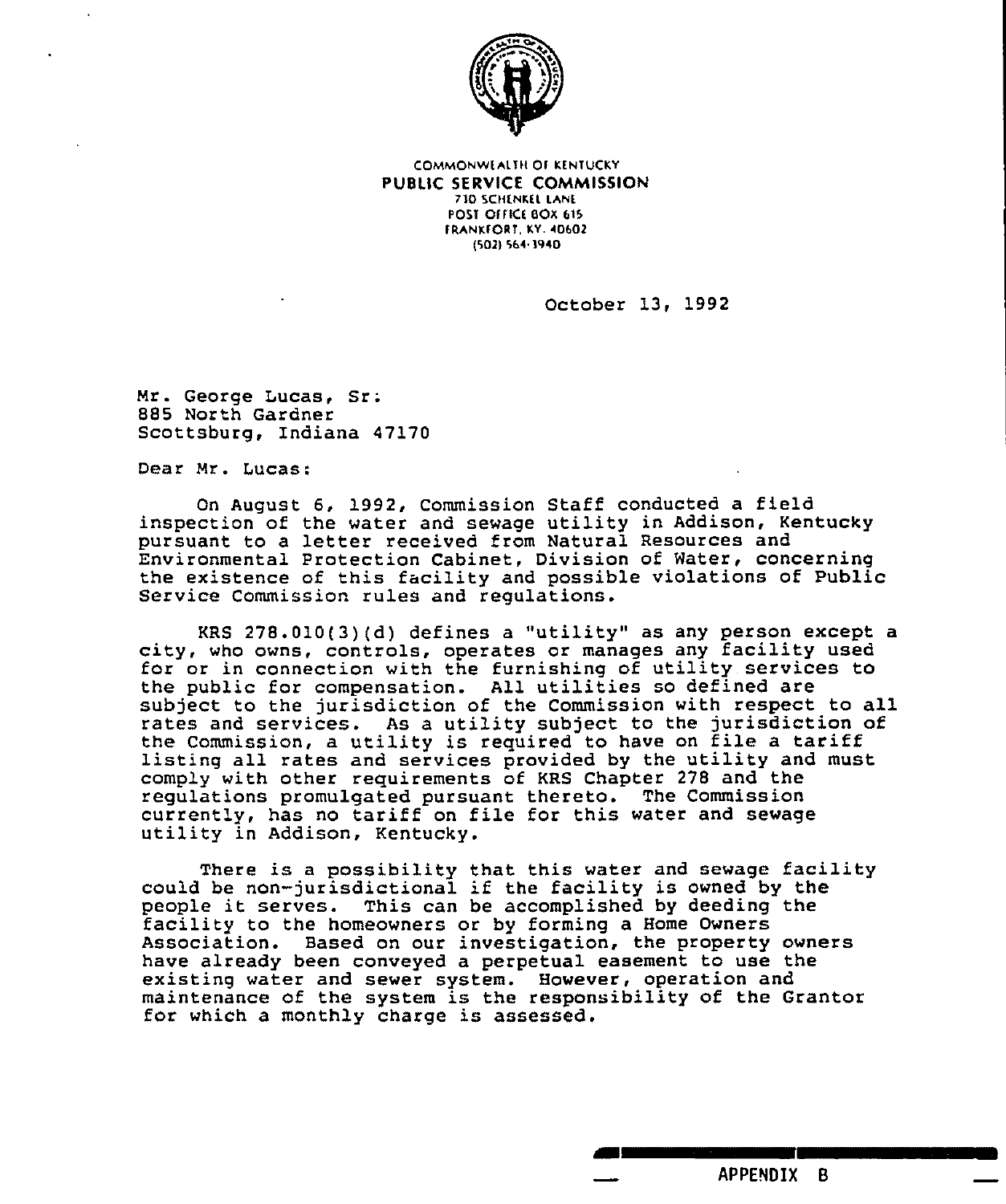Mr. George Lucas, Sr. October 13, 1992 Page Two

Enclosed you will find blank tariff sheets along with a sample tariff for comparison. I have also enclosed a copy of applicable Commission regulations which you should refer to when completing the tariffs sheets.

Also enclosed is a sample deed giving ownership of the<br>utility to the property owners. In addition, a copy of a nonjurisdictional Home Owners Associations' Articles of Incorporation have also been included for your convenience.

If you wish, Commission Staff will attempt to provide any assistance you may require, once you have determined which of the above mentioned procedures you choose, to ensure all the necessary information has been included.

The information should be completed and filed with the Commission within 30 days from the date of this letter.

If you have any questions, please contact Phyllis Bruning at<br>
(502) 564-3940.<br>
Sincerely,

Don Mills Executive Director

fb

Enclosures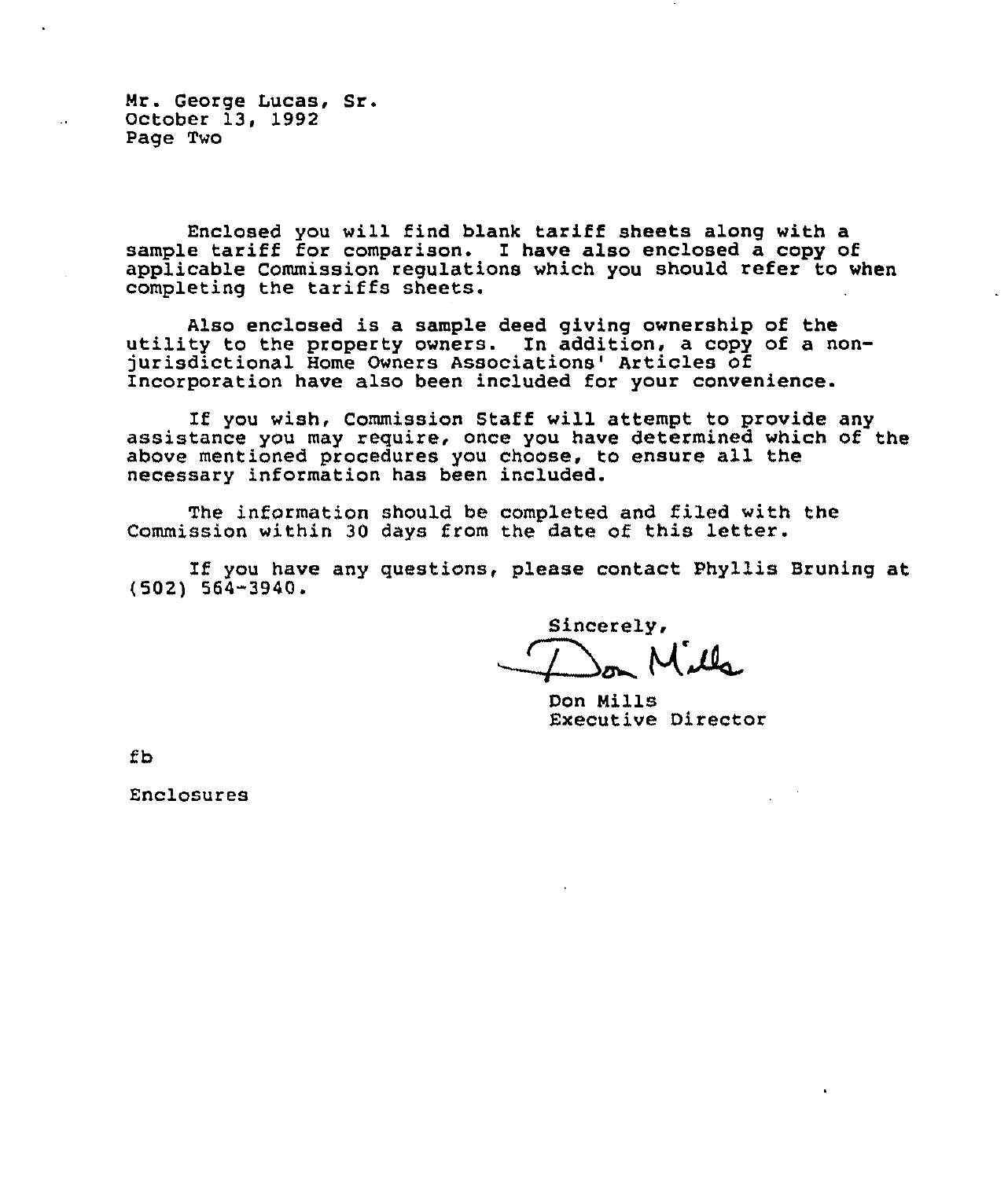## NAPIER & NAPIER. PSC.

ATTORNEYS AT LAW GARY L NAPIER" CRIOY HARRINGTON NAPIER OF COUNSEL MARK JOSEPH SMITH MICHAEL L. HARDEN

# RECEIVED

DEC 1 1992

**SERVICE COMMISSION** 

November 30, 1992 RECEIVED

# FAX TRANSMISSION TO (502) 564-7279 HARD COPY TO ADDRESS BELOW

 $1.0$   $\pm$  0.032

# GEMERAL COUNSEL

Mr. Don Mills Executive Director Commonwealth of Kentucky Public Service Commission 730 Schenkel Lane Post Office Box 615 Frankfort, Kentucky 40602

Dear Mr. Mills:

 $\pm$ 

This letter is submitted in response to your letter to Mr. George Lucas, Sr., dated October 13, 1992. This firm has been retained by Mr. Lucas to represent him in this matter and I would appreciate all further correspondence being forwarded to the undersigned.

Enclosed please find a copy of a deed conveying one of the pieces of property in Addison, said deed contains language regarding the sewer and water systems with which your office is concerned (all other conveyance instruments have the same<br>language). You will note that the Grantor may assign the You will note that the Grantor may assign the maintenance of the system, and for many years, one of the landowners has operated the system and has collected monies from the individual landowners for the system. The intent of the deeds was to result in all of the homeowners taking responsibility for the maintenance and care of the systems, but they are unwilling to do so. The reference in number <sup>6</sup> of Mr. Updike's letter to your office regarding the payment by the Knight's to Mr. Lucas is only partially correct. For many years the Knights have insisted on remitting payments to Mr. Lucas, in spite of his instruction that they remit the monies to the individual landowner who was willing (with the cooperation of the other landowners) to take the responsibility for maintenance of the system.

1800 Waterfront Plaza 325 West Main Street Louisville, Kentucky 40202 Phone (502) 587-0707 Fax (502) 587-0705

APPENDIX C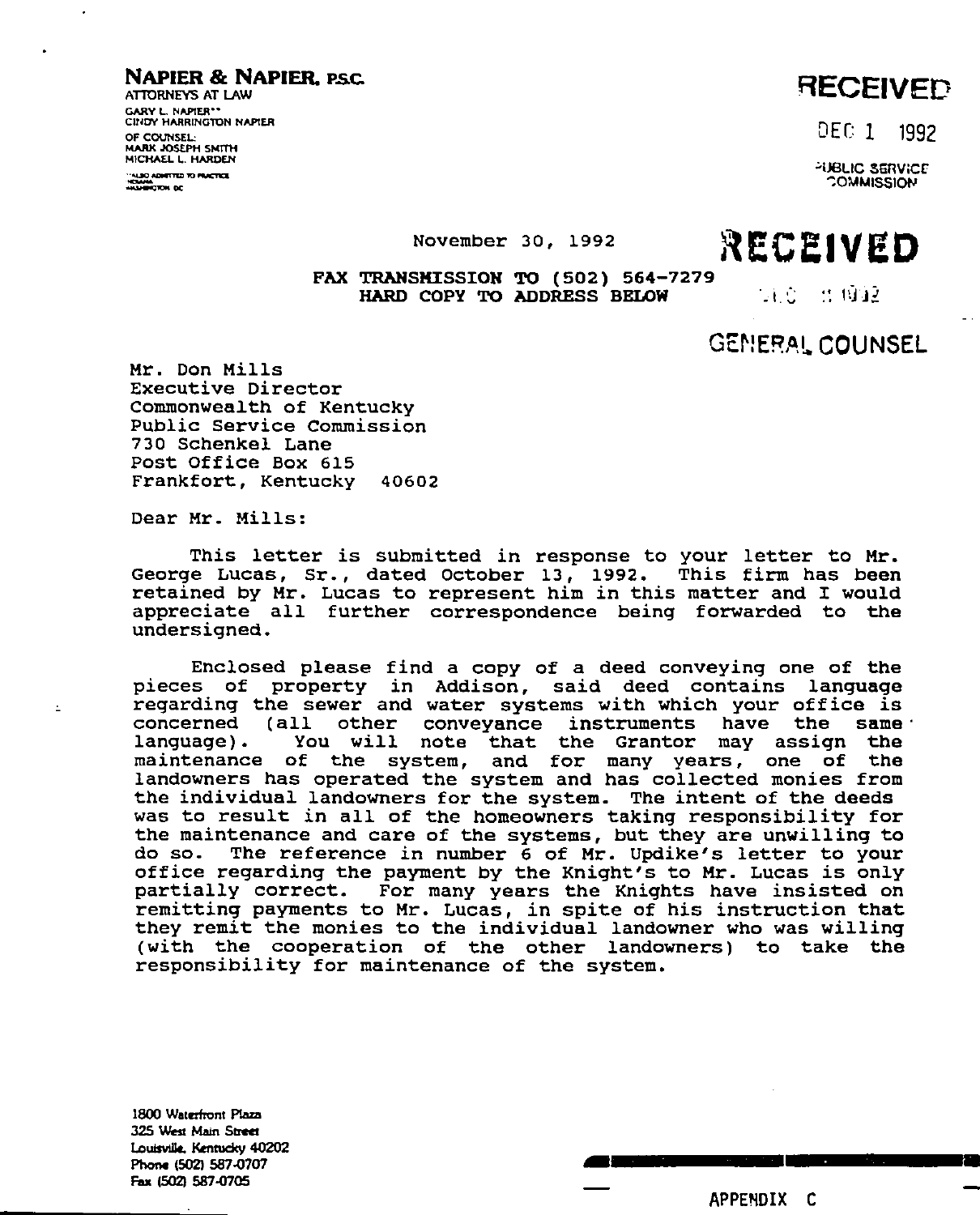Mr. Don Mills Public Service Commission November 30, 1992 Page 2

In one isolated instance a new sewer system was put in by the landowners and Mr. Lucas fronted the payment, but the remittance made by the other landowners to Mr. Lucas was only for monies he advanced.

Thus, Mr.Lucas submits that pursuant to statute, he does not operate a utility for compensation. we will cooperate in any manner necessary to effectively resolve this matter.

Very truly yours,

NAPIER & NAPIER, P.S.C.

Cindy Harrington Napier

CHN/mrd cc: Mr. George M. Lucas, Sr.

l:lucas.psc

 $\overline{a}$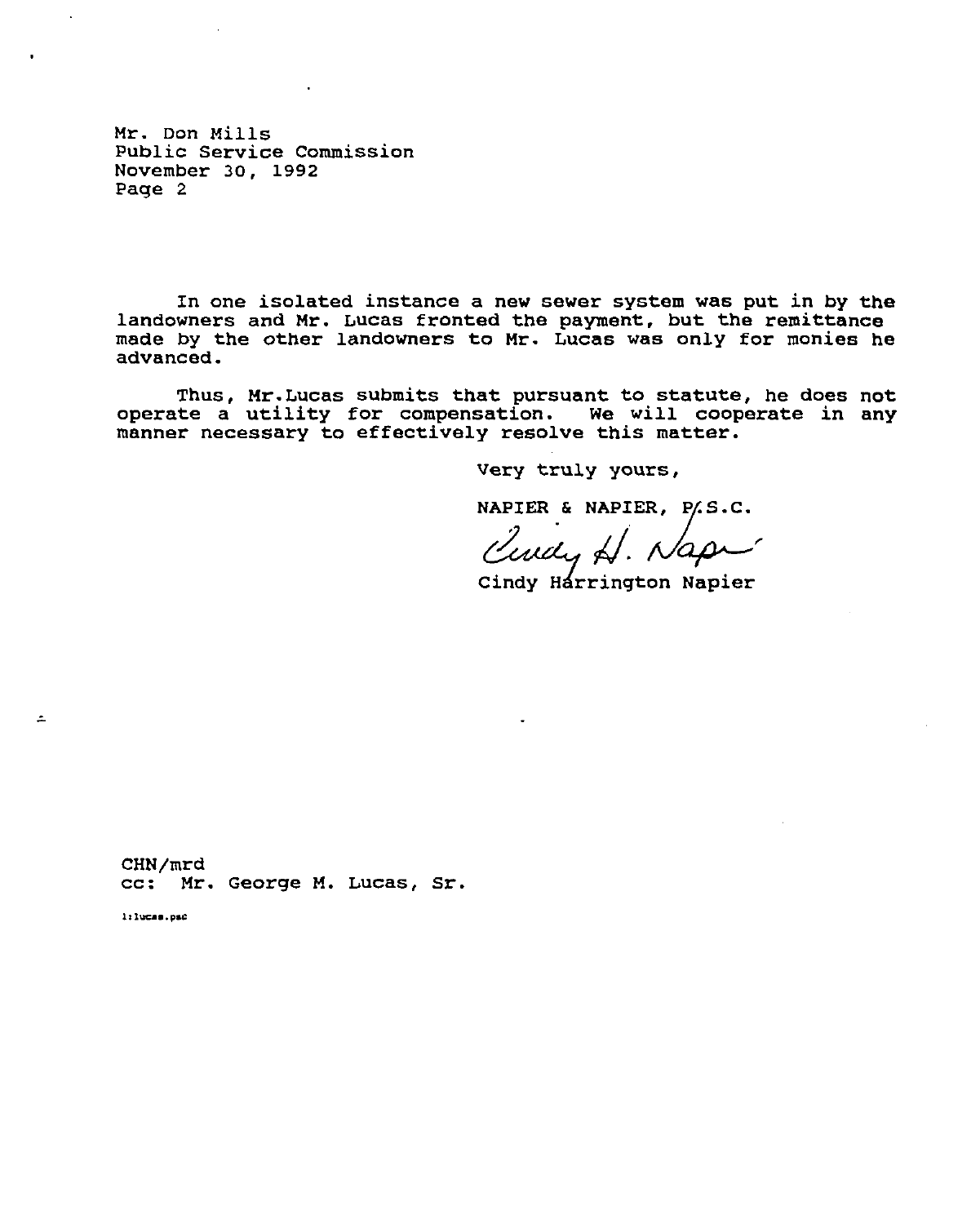$\mathbb{R} \rightarrow \mathbb{R}$ 



- 4-391

Mr. Jim Well with who was BRAIN. (代1540×44) Division of Invinonmental Protection 18 Rilley Road  $Frankfloat$  Ky, 40601

> Chanles D. Knight  $R$ ,  $R$ ,  $2$ ,  $B$ ox 111- $A$ Handinsbung Ky. 40143  $Phone:$

Dear Sin:

LOK R.O.

I live at Addison, in Breckinnidge County. I am on a water well that supplies water to ten houses. We have just been removed from a Boil Water Notice, this is just one of many problems we ane having out of the waten system. Six homeownens on the system had a meeting with Rick Monahan with the Lincoln Trail District Health Department, concerning problems that we are having with our sewer system and the people that are suppose to be taking care of the system. He advised Paul Janko that it was Randall Butler's responsibility to fix the system. He also recommended that we contact you about the problems that we are having with our water system.

Each of the homeownens have a Deed with George Lucas Sr. containing the following panagnaph.

"There is also conveyed a Perpetual Easement to use the existing water and sewer system, including the water well, subject to a reasonable monthly change to be assessed by the Grantors or their designated representative, for the exclusive punpose of paying the cost of openating and maintaining the water and sewer system. In regands to the said water and sewer system, the Grantors reserve an easement across the land of the Grantces for the purpose of repairing, maintaining, replacing and on expanding the existing systems."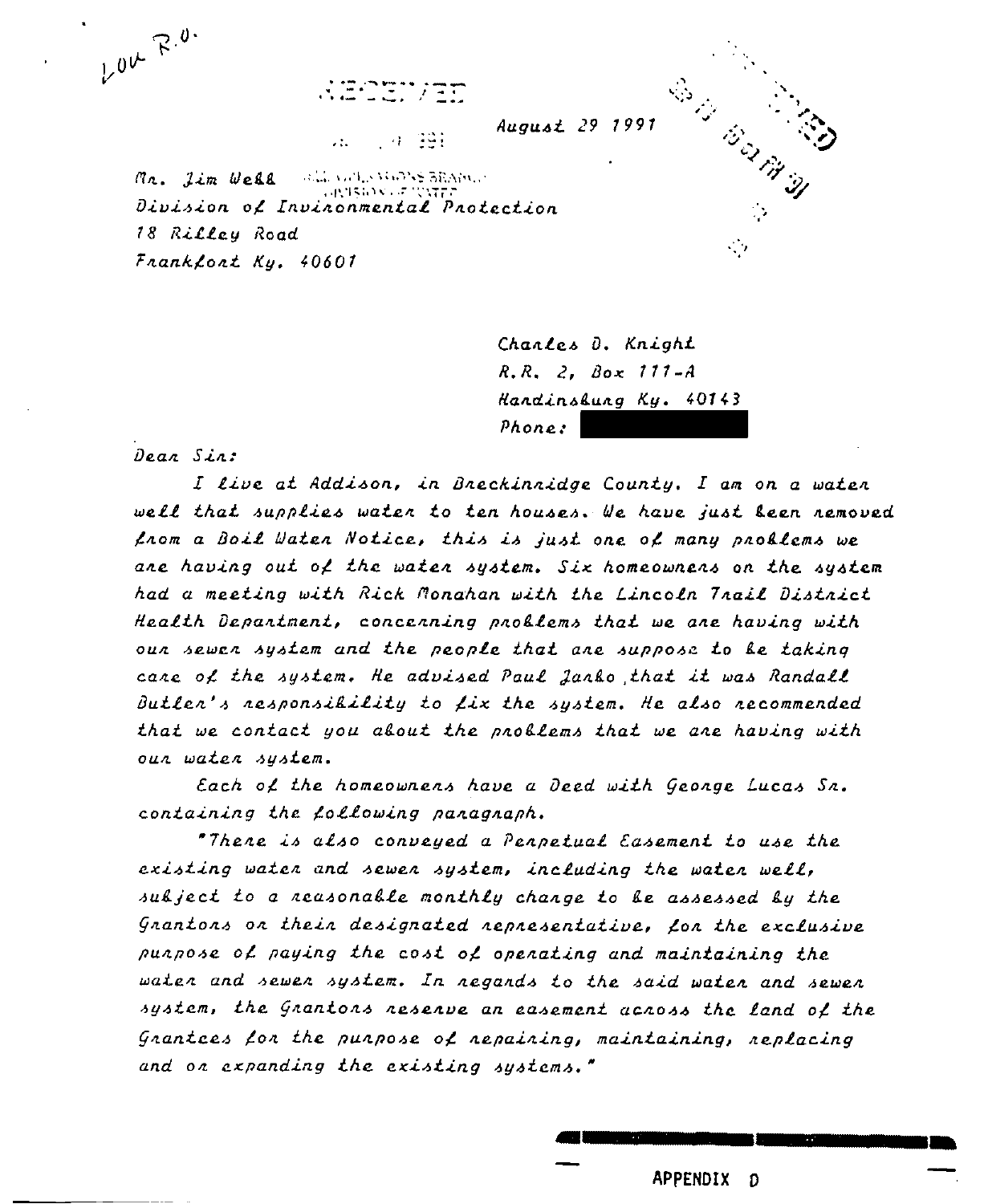Randatt Duklen is //conge Lucas's designaked nepnesenkative and has taking cane of the waten and sewen system fon the past six years. We have his Swonn Deposition stating that he is George Lucas's nepnesentative and that he was supposed to put \$5.00 of the monthly kill of each ten homeownens in an escnow account to take cane of expenses fon the waten and sewen system. He has admitted to not putting any money into the escnow account for the last six years. His wife collects the water and sewer kill  $f$ nom nine homeownens and one homeownen sends his dinectly to George Lucas Sn.

The otd wakan. pipe is oven <sup>50</sup> yeans otd and is connoded and is frequently leaking and having to be replaced a few feet at a time, and thene are no shutoff valves on the outside of the houses, the shutoff valves ane in the lasement and come up through the  $f$ loor and are in lad shape.

Randall Butler put in a new water pipe to his house and to the next three houses without notify ing the other six homeownens and hasn't offened to continue the new pipe to the other six homeownens on the water system. He originally tried to put it in without a licensed plumber and without obtaining a permit. Were still not sure if he obtained the proper permit.

Randall Butler has built a garage over the water pipe, and the new garage diverts rain water into the well. About two months ago duning a hand nain the well flooded and blew out the pressure tank and tore up the chlorinateor pump

Randall Butlen's wife Mangeny takes the waten samples that ane tested and sends them to  $McCoy$  &  $McCoy's$  in  $Maddisonville$  Ky. She has admitted to not putting chlonine in the waten and has admitted to nok having the maken tested /on a tong peniod ot time and says khak she can do ik again. She says khak it. is supposed to Le tested at the last house once a month but that she only does it akout once a year. Were not even sure that the water that she sends in is from our water system.